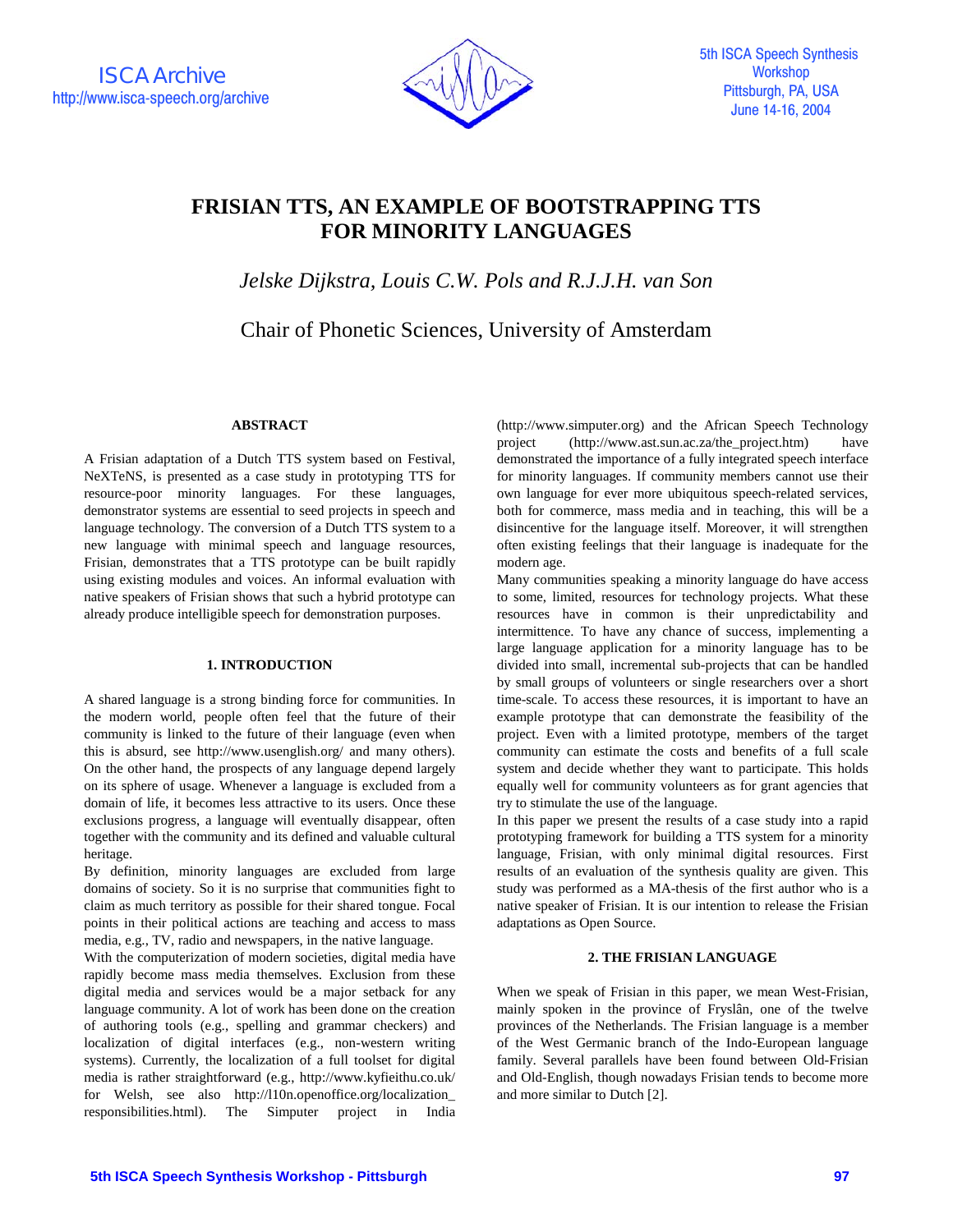# **2.1. Frisian and Fryslân**

The total population of the province of Fryslân counts over 634,000 inhabitants, which is less than 4% of the total population of the Netherlands. Of those inhabitants 74% is able to speak Frisian. For 55% of the total population Frisian is their mother tongue, which comes down to roughly 350,000 native speakers [7]. Furthermore 94% of the population of Fryslân can understand Frisian, 65% can read and 17% can write in Frisian [5]. Language surveys from 1967, 1980 and 1994 show a small decline in the ability to speak Frisian. Also, the Frisian language becomes gradually more and more similar to Dutch due to language assimilation [2]. Our prospects are that both the decline in number of speakers and the assimilation will continue in the future.

Fryslân was traditionally an agricultural area with little industry which induced work-related emigration of younger people. This explains why the education level and income of the Frisian population is below average compared to the rest of the Netherlands. Recently there has been an increase in servicerelated (financial) industry which might reverse this trend [6].

#### **2.2. Dialects**

There are three main dialects of Frisian: Klaaifrysk, Wâldfrysk, and Súd-Westhoeksk [6] and several smaller dialects, mostly mixtures of Dutch and Frisian. In general, all dialect variants are mutually comprehensible. The accepted standard Frisian language is mostly based on the Klaaifrysk forms of Frisian.

#### **2.3. Domains**

In 1995 there has been a socio-linguistic survey [5] which concluded that family, work and the village community are the strongest domains for Frisian.

Since its recognition in 1970 by the Dutch government, the position of Frisian has improved, although slowly. Now, for example, Frisian has equal goals in education as for Dutch, and it is allowed to use Frisian in court and in the correspondence of public administrations. Though the amount of Dutch used in those formal domains is still considerably larger [2].

There are two daily newspapers in Fryslân, which produce < 3% Frisian texts and one special Frisian page every week. Furthermore there is a small number of Frisian (literary) journals and magazines [6]. Together, these give only a limited amount of digital text to work upon for language technologies.

# **3. CHANGING AN EXISTING FESTIVAL TTS SYSTEM TO PROCESS A NEW LANGUAGE**

The approach we chose for rapid prototyping was to take an existing implementation of the Festival TTS system and adapt it piecewise to generate Frisian speech. Given historic influences, we chose to use a Dutch implementation of Festival, NeXTeNS [10], which was adapted to process Frisian instead of Dutch text.

# **3.1. Festival and the NeXTeNS-project**

The Dutch NeXTeNS project aimed to produce a Dutch TTS for research purposes [10]. NeXTeNS is built upon the common Festival system. The waveform synthesizer operates on the MBROLA diphone synthesizer and it uses the Dutch nl3-voice. It is freely available for research purposes.

The architecture of NeXTeNS is derived from the standard Festival system architecture:

- Token Module: tokenisation
- POS Module: Part-Of-Speech tagging
- Syntactic Module: syntax parsing
- Phrasing Module: phrase break prediction
- Intonation Module: accent placement
- Tune Module: tune choice needed for ToDI
- Word Module: lexicon, letter-to-sound rules, building prosodic structures
- Pauses Module: pause insertion
- Postlexical Module: assigning postlexical rules and phone mapping
- Duration Module: determination of segment and pause durations
- Fundamental frequency control: apply ToDI to utterance
- Waveform synthesis: sending TTS-information to MBROLAvoice

For our Frisian prototype TTS system, many of the advanced features, e.g., POS tagging, NP chunking and ToDI labeling, are not available as they could not be re-trained for Frisian without adequate training corpora.

## **3.2. Language resources and tools**

For Frisian as an official language of the Netherlands, there exists a language research infrastructure. Most research for Frisian has been coordinated and hosted by the Fryske Akademy ("Frisian Academy"). The linguistic information needed for creating letterto-sound rules and intonation and duration modules was largely provided by the Academy.

There are several associations that provide language information and resources. LDC (http://ldc.upenn.edu) and ELRA (http://www.elra.info) distribute large annotated corpora, and are parent associations for lots of initiatives (e.g., the LREC conferences). Cocosda (http://www.cocosda.org) tries to coordinate language resources and tools. The IMDI-project of EAGLES/ISLE collects data on existing corpora (http://www.mpi.nl/IMDI/ and/or http://www.mpi.nl/ISLE/). Organizations working on minority and endangered languages are SALTMIL (http://isl.ntf.uni-lj.si/SALTMIL/) and DOBES (http://www.mpi.nl/DOBES). Other initiatives are the Foundation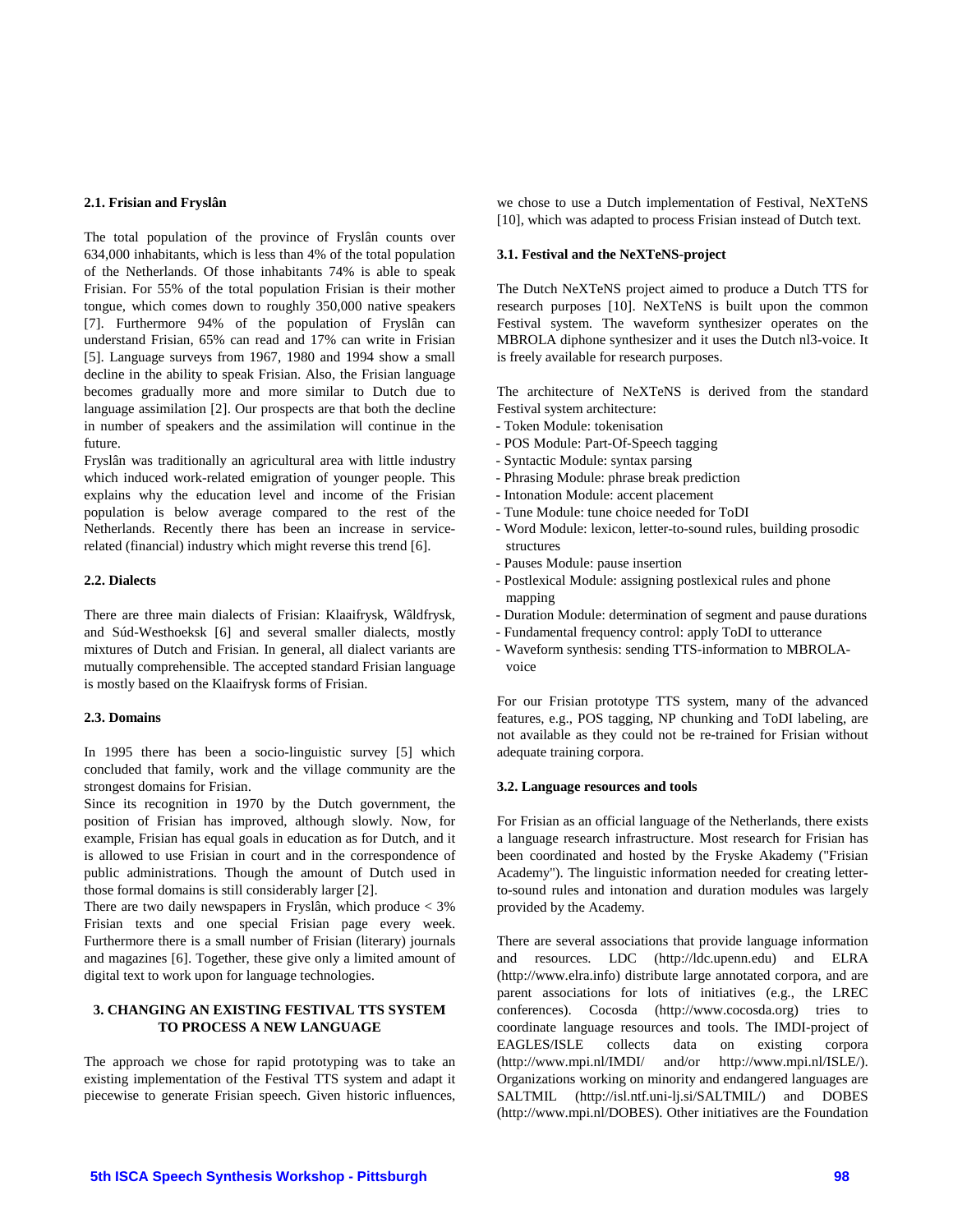for Endangered Languages (http://www.ogmios.org), the Endangered Language Fund (http://sapir.ling.yale.edu/~elf/), and the International House for Endangered Languages (http://www.tooyoo.l.u-tokyo.ac.jp/ichel/ichel.html).

Many voices for speech synthesis are available on the MBROLA website (http://tcts.fpms.ac.be/synthesis/mbrola.html).

#### **4. STEP BY STEP PROCESSING**

### **4.1. Phoneme set**

First of all, a computer-readable phoneme set was created. For Frisian we created a phone set based on the SAMPA set used by the Fryske Akademy. However, instead of SAMPA we used the Worldbet-annotation [8] because it codes each IPA symbol uniquely and over all languages. Moreover, Worldbet allows transparent coding of complex sounds (e.g., triphthongs, nasalized diphthongs) and transitions between narrow and broad transcriptions. For Frisian this was needed when dealing with nasalized vowels (e.g., nasalized diphthongs) and triphthongs, who go beyond SAMPA's two characters codes.

These Frisian phonemes were inserted between the Dutch ones in the phoneme file in NeXTeNS. Because we continued using the Dutch voice (see also 4.13.), it was important that the Dutch phonemes remained in the phoneme file. At the bottom of the file with postlexical rules, the Frisian phonemes were mapped to their Dutch counterparts. So, if these Dutch phonemes were absent in the phoneme file, Festival would give an error.

After referring NeXTeNS to use an empty lexicon and letter-tosound-rules file, a basic synthesizer was created.

# **4.2. Token Module**

Tokenisation is necessary to change unknown tokens like abbreviations, numbers, symbols, acronyms and dates into words. A standard file in NeXTeNS was completed with the languagespecific details. To avoid most problems we only implemented abbreviations (from an older Frisian-Dutch dictionary [14]) and a number-to-word conversion. The latter was done by copying the number-to-word conversion for the Spanish el-voice and by changing the order of pronunciation to the order in Frisian (and Dutch). For instance, instead of converting the number "31" to "treinta y uno" (lit. "thirty and one") as in Spanish, it was converted to the Frisian "ienentritich" (lit. "one-and-thirty").

Due to lack of time less attention has been paid to symbols, acronyms and dates. Examples of these implementations are given in the English version of Festival, though. This version contains a huge variety of token-to-word conversions.

# **4.3. POS Module**

Part-of-Speech tagging is mainly used for accent and break assignment. Since there is no Part-of-Speech tagging for Frisian, we decided to make use of the simple function and content word division by using the guess\_pos-function. Hence, the automatic POS tagging function was not operational in NeXTeNS (at the time of writing), so a separate list of function words was made by copying the function words from a Frisian grammar [13] and by inserting translated missing words from a Dutch function word list [12]. Both guess\_pos-list and this separate list of function words were located in the tokenisation file.

An alternative for creating a Frisian POS file would be to translate a Dutch one into Frisian.

## **4.4. Syntactic Module**

Since there is no syntax parser for Frisian the default option of no syntax method was chosen.

#### **4.5. Phrasing Module**

In this module breaks are predicted by means of punctuation. Breaks can be heavy or medium. The default option is a punctuation cart tree, which we chose. Alternatives are assigning breaks by means of POS (if POS-tagging is available).

#### **4.6. Intonation Module**

In NeXTeNS nouns, adjectives and verbs (except auxiliary verbs) get sentence accent. Since we used a simple function/content word division, this rule was replaced by one that gives accent to every word that is not a member of the function word list (see also 4.2. and 4.3.). Furthermore in a group of accents every second accent was removed.

#### **4.7. Tune Module**

In this module sentence accents and breaks are replaced by ToDIvalues, which are necessary for the fundamental frequency control (see also 4.12.). The values %L and L% are assigned to the beginning and the end of each utterance, respectively. In case of a medium or heavy break (see also 4.5.) the module refers to the %-value. Sentence accents are usually replaced by H\*Lvalues. This source code was written by Marsi & Kerkhoff [10]. For more information about these ToDI-values see http://todi.let.kun.nl/ToDI/home.htm. At the time of writing not all options could be reached by the code, because in some cases the POS was needed to assign a ToDI-value, e.g., in the case of H\*LH, which was assigned in special cases after a verb.

#### **4.8. Word Module**

In the Word module, the graphemic word is transformed into a phonemic one. This happens by means of a pronunciation lexicon. When a word does not occur in this lexicon it is built up by letter-to-sound rules (LtS). After the lexicon lookup or LtS, the prosodic structure of the word is built up.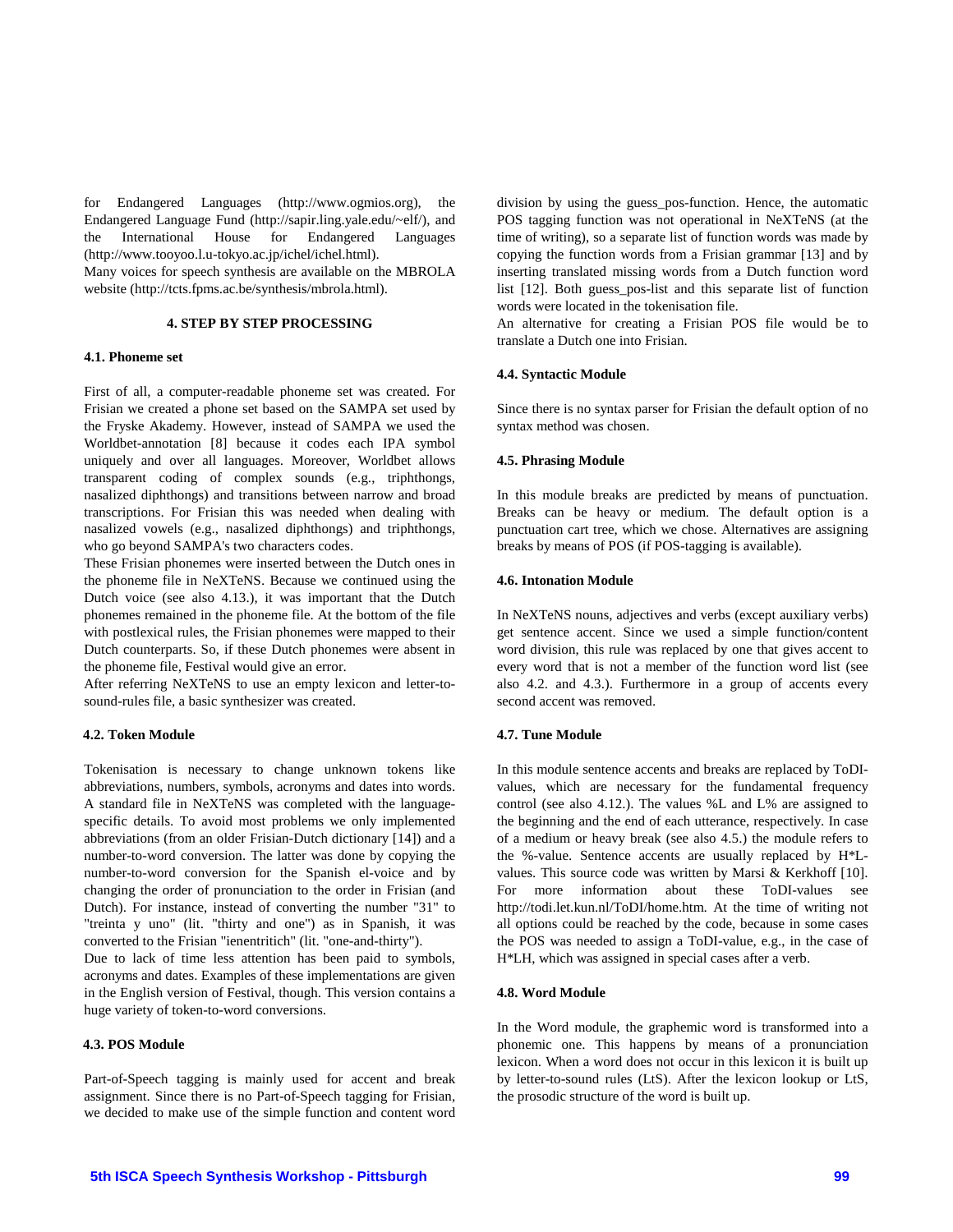#### *4.8.1. Letter-to-sound rules*

LtS rules can be written by hand, or automatically. In the Frisian language, there is a relatively strong relationship between the letters in a word and its pronunciation. For languages like this it is often easier to write the rules by hand. The LtS can be built from existing examples from the Festival distribution. The Spanish example that we used contained a conversion to lowercase letters, a grapheme-to-phoneme conversion, a conversion into syllables, and a definition for assigning lexical stress to the word in question. The definition to change certain vowels into weaker ones, needed for Spanish LtS, was removed. For practical reasons, syllabification was put before the actual LtS. A separate definition for assigning the nasal feature to vowels was given later on. So first the word was set to lower-case letters, then a division into syllables took place. The hyphen sign was used as symbol for the syllable break. When two identical consonants occurred a syllable break was given between those consonants. When a consonant was surrounded by vowels a syllable break was given before the consonant. Furthermore, all possible consonant clusters were listed [4] together with their breaks. Breaks that occurred at the wrong place were for the most part corrected in the next definition, the actual LtS, in which graphemes were changed into phonemes. Next, a default stress was given to the first syllable of the word unless this syllable contained a schwa vowel. If necessary the feature nasal was assigned to the vowels in question.

The LtS rules have the following form [1]:

$$
(LC [alpha] RC = beta)
$$

Some examples are:

(1)  $([y] = i)$ (2) (  $VOWEL [- g ] VOICEDC = - G$  )

Example (1) is a simple LtS conversion The sound [y] is assigned to the letter  $\langle i \rangle$ . In case of example (2) a voiced [G] is given whenever  $\langle g \rangle$  is placed between vowels (left side) and voiced consonants (on the right). As mentioned earlier, the hyphen sign is the annotation for a syllable break.

LtS rules could also be constructed automatically. Black and Lenzo [1] give instructions how to do this. In the NeXTeNSversion with Dutch, the TreeTalk method was used to create such rules. TreeTalk is a self training method which can be trained on a set of samples. Since TreeTalk needs more than a hundred thousand words with pronunciation and since our dictionary "only" contained about 70,000 words it was decided to use handwritten rules.

At the end of the LtS file the word was built up like the pronunciation part of the word entry of a lexicon (see also 4.8.2.). For example, the output of the LtS file for the word "hynder" (horse) looks like this:

( ( ( (h i n) 1) ( (d & r) 0) ) )

#### *4.8.2. Pronunciation lexicon*

However, there are still words with irregular pronunciation, or with an irregular stress pattern. Therefore it is advantageous to use a pronunciation lexicon. In general, if an extensive digital pronunciation dictionary is available, this should be converted to the standard Scheme form. A recurrent problem here is the incompatibility of the phoneme sets used in the dictionary and that necessary for TTS. If necessary, the dictionary transcription has to be "augmented" by special LtS rules to disambiguate the incompatible words. When no digital dictionary is available, it can be built starting with an automatic transcription of a (large) word list with the LtS and syllabification rules. Volunteers can then correct this transcription for known problems and check and correct the rest. Such work can easily be distributed over the internet, and includes proofreading and other management tasks (see the project Gutenberg, http://www.gutenberg.net).

We were fortunate to have access to a digital version of the "Frysk hânwurdboek"-dictionary from the Fryske Akademy, for which we are grateful. The lemma, which contained lexical stress in the form of an apostrophe before the stressed syllable, and its pronunciation had to be converted into a Scheme file. Each word was converted separately with help of a Perl script. First, the phonetic signs used by the Fryske Akademy were replaced by the Worldbet annotations. Then a syllable division took place on the pronunciation. This was based on sonority, which provided a reasonably accurate syllable division. The number of nuclei before the apostrophe in the lemma part were counted and in this way a lexical stress was assigned to the correct syllable in the pronunciation part. As a last step, the apostrophe was taken out of the lemma. Because the dictionary contained only the primary accent placement, our synthesis was limited to primary accents as well. As we followed the NeXTeNS-project and as such the architecture of the KUNLEX-lexicon, we assigned 'nil' to the POS information. One could also assign a Part-of-Speech tag to it, to get a better chance for the correct pronunciation in its context.

A word entry in the final lexicon should contain, next to the orthographic word, POS information, and a phonetic realization of the word in question, including syllable boundaries and lexical stress marking (when appropriate) [1]. The result of the word "bjusterbaarlik" (miraculous) looks like this:

("bjusterbaarlik" nil  $((( (b i Y s) 0) ((t & r) 0) ((b a: r) 1) ((l & k) 0))))$ 

The lexicon should contain not only the base forms of a word, but all their morphological variants as well. These variants are usually not available in a dictionary. Including all those variants is a large but realistic job. However, it becomes unrealistic when dealing with languages with extensive word compounding or agglutinative languages like Finnish, or Turkish. In that case Black and Kenzo [1] advise to develop a proper morphological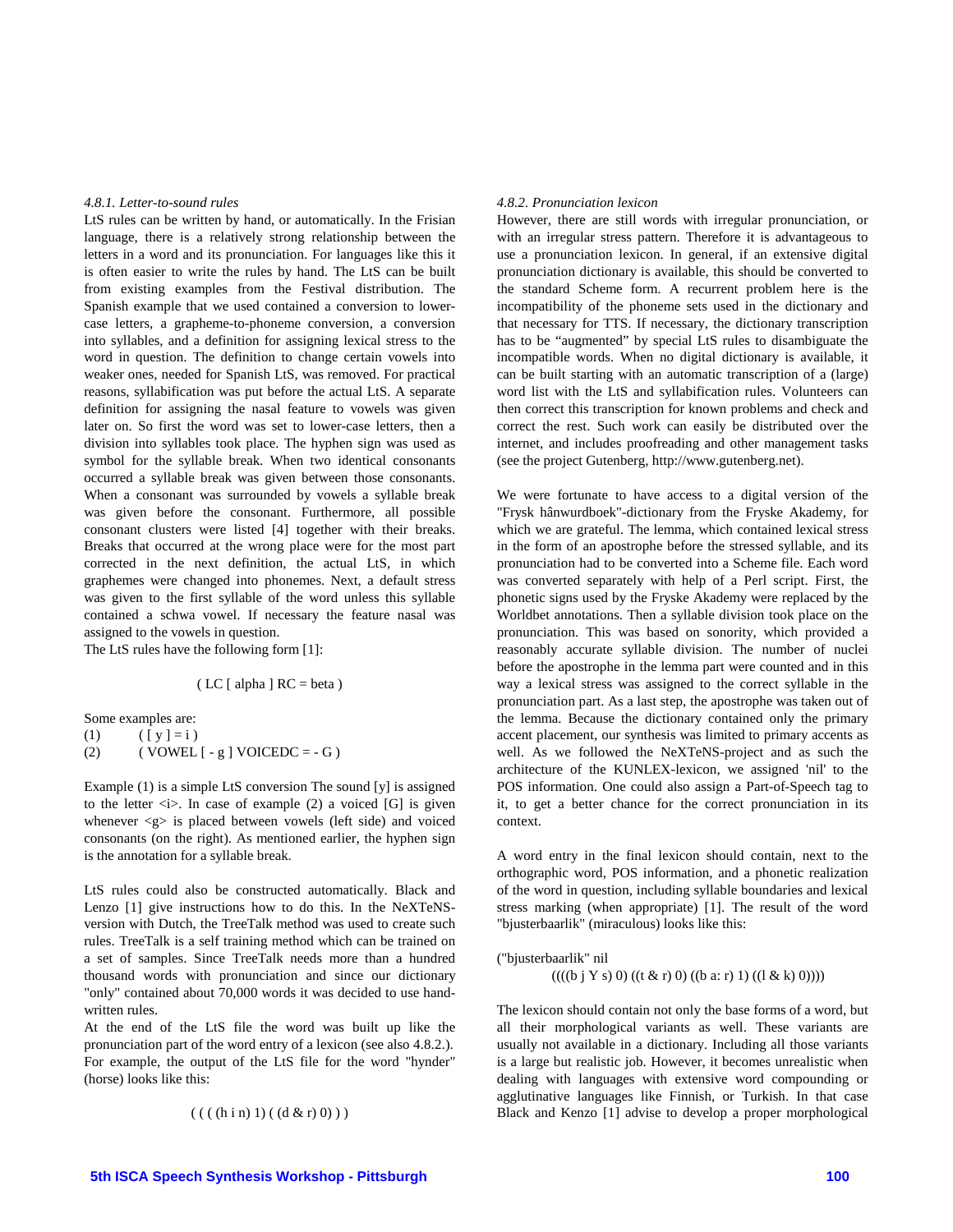analyser to intercept this problem (see also [11]). This was outside the scope of our prototype.

When there is no LtS, and a word does not occur in the lexicon, Festival can give feedback that it does not know the word or it can spell out the word. The recipe for this implementation is found in [1]. Since we do have LtS, this has not been implemented.

# *4.8.3. Building the prosodic structure of the word*

The word was built up from the level ProsWord1 (whole word) down to ProsWord2 (in case of compounds), Foot, Syllable, SylPart (Onset, Nucleus, Coda) and Segment (phonemes) in the relation ProsTree. In NeXTeNS compounds were divided at the level of ProsWord2. For Frisian we were not able to accomplish this, so for Frisian ProsWord2 is equal to the ProsWord1 level. This explains the two pairs of brackets around the whole word in the pronunciation part of the lexicon. All code is implemented by Marsi & Kerkhoff [10].

## **4.9. Pauses Module**

This Pause module inserts the actual pauses. It inserts a silent segment at the beginning and end of the sentence, and wherever the Phrasing Module contains a heavy or medium break.

## **4.10. Postlexical Module**

Postlexical rules are applied for when assimilation occurs between word boundaries and inside words. Also in this module phones are mapped to their Dutch counterparts (see also 4.13.). At the time of writing, we made use of the Dutch postlexical rules. These are mostly the same as for Frisian. Though, we still have to implement some for Frisian as well.

#### **4.11. Duration Module**

In this module the duration of every phoneme is defined and special rules can shorten the default duration or lengthen it, e.g., shortening in a consonant cluster. Another option is the default duration module in Festival, where every phoneme has the same length. In our prototype we made use of the duration file as used by NeXTeNS.

## **4.12. Fundamental frequency control**

For F0 assignment NeXTeNS uses the ToDI-intonation (http://todi.let.kun.nl/ToDI/home.htm). Not much research has been done on the prosody and intonation of Frisian. Most grammars assume the Frisian intonation to be the same as in Dutch [4] [13]. One of the few studies on Frisian intonation has been done by Hoekstra [9], who concentrates on sentence accents. He claims that lexical and specific functional prepositions are more frequently stressed in Frisian than in Dutch, and less than in English.

Because of the so-called similar intonation structure in Dutch and Frisian, we used ToDI for the time being and are curious to see if the intonation is good enough for Frisian.

## **4.13. Waveform synthesis**

One of the aims of a TTS prototype system is to create an incentive to construct a language specific voice (diphone set). So no attempt was made yet to create a Frisian diphone-database, the Dutch nl3-database of MBROLA was used instead. The Frisian phonemes were mapped to their closest relatives in Dutch. A similar approach was used by Campbell [3] in creating multilingual TTS. He produced speech in another language (English) than that of the database speaker (being Japanese), though the quality of the resulting speech by mapping alone was not considered good enough. He improved this by using the cepstral information of similar speech of a native speaker of the target language in producing speech with the segments of the prestored voice. For our prototype, this procedure was too involved and was not used.

The Frisian phoneme inventory has more vowels, diphthongs and nasal vowels than Dutch. Most Frisian diphthongs end in a schwa sound. These diphthongs were more or less created by inserting a second vowel (mostly schwa), representing the second part of the diphthong. To allow the correct processing of the inserted segments, this has to be done close to the Word Module, where the grapheme-to-phoneme conversion takes place. All diphthongs except for one (viz. [I&]), are represented in this way. The triphthong (viz.  $[U>1]$ ) was not mapped by three phones because this did not improve the quality of the output. Instead it was mapped to the Dutch diphthong [Ui].

Nasal vowels, which also are an important feature in Frisian, are not present in the nl3-database at all. So these vowels had to be restored to their original form again (non-nasal counterpart plus [n]), awaiting a possible Frisian database in the future. In the phone mapping section they were coincided with the nasal again, because otherwise we would loose the nasal aspect in the output; it would sound less like Frisian.

Of course by synthesizing texts the synthesizer will run into diphone-combinations which are not available in the nl3 database. There is no solution for this problem yet and thus an error message will occur.

## **5. EVALUATION**

Eleven native speakers of Frisian were asked to judge 20 sentences, harvested from internet sources as newspapers, party manifestos, internet editions of literature magazines and publications of several youth associations. The subjects had to indicate the intelligibility, general quality and acceptability of the stimuli, each on a 7 point scale. As for acceptability we asked the question whether the synthesized sentences were acceptable as a